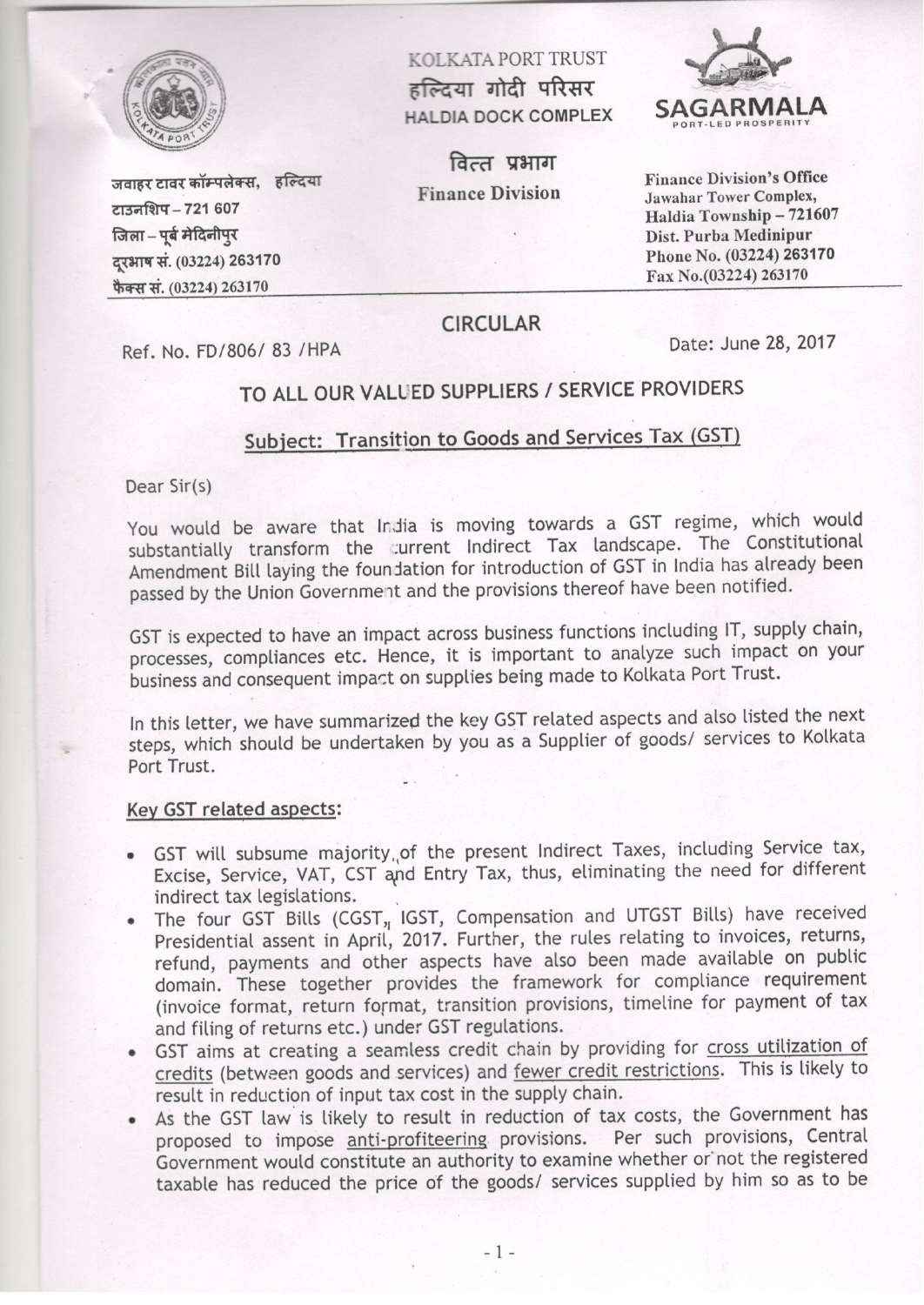commensurate to the increase in input tax credits availed and/ or reduction in the tax rate.

Under the GST regime, a recipient's eligibility to claim input tax credit would be subject to timely and correct compliance by the Supplier. Any non-compliance on part of the Supplier can lead to loss of input tax credit for the Kolkata Port Trust.

#### Next steps:

As a Supplier of goods/services to Kolkata Port Trust, you are expected to undertake the following steps so as to ensure efficient transition to GST

- Complete the process of obtaining new GST registration or transitioning/migrating the current Indirect Tax registrations to GST registrations. Once you obtain the Goods and Services Tax Identification Number (GSTIN), you are requested to share the same with Kolkata Port Trust for each location from which supplies would be made (clearly specifying the status of the unit i.e. DTA, EOU, SEZ, FTWZ etc.) to Kolkata Port Trust.
- Identify the HSN classification in respect of all the goods supplied to Kolkata Port Trust, based on the HSN Code released by the Government of India. Request you to share the details along with general description of goods.
- Identify the Service Accounting Code (SAC) in respect of all the services provided to Kolkata Port Trust. Request you to share the details along with general description of services.
- Undertake assessment of likely GST impact on the price of the supplies being made to Kolkata Port Trust. After completion of such assessment, you are requested to inform Kolkata Port Trust of the extent of reduction in cost so that the prices may be renegotiated accordingly. This is specifically critical in light of the antiprofiteering provisions.
- Evaluate compliance requirements under GST and ensure proper mechanism for undertaking the same is put in place so that there is no loss of input tax credit to Kolkata Port Trust due to non-compliance on your part. You are requested to inform Kolkata Port Trust of the steps being taken by you in this regard. Any loss of credit arising due to your non-compliance will be recovered from you along with interest.
- As a policy, we expect our vendors to be compliant under the GST rules and regulations. As per the CGST Act, 2017, the Government will issue compliance rating to all the assessees. We expect you to have a good GST compliance rating.
- To ensure timely compliance and smooth transition to GST, we are also enclosing an excel capturing the key next steps along with the timeline.

Timely completion of the aforesaid steps would help both, in smooth transition to GST and in strengthening our professional relationship.

It may be pertinent to note that we, Kolkata Port Trust have migrated to GST and GSTN is 19AAAJK0361L1Z3.

 $\sim$   $\sim$ 

 $\label{eq:2.1} \begin{array}{ll} \mathcal{L}_{\mathcal{A}}(x,y) = \mathcal{L}_{\mathcal{A}}(x,y) \end{array}$ 

 $\mathcal{L}^{\text{max}}$ 

In case you require any further clarification, please feel free to contact us.

 $\mathcal{L}^{\mathcal{A}}(\mathcal{A},\mathcal{C})=\mathcal{D}^{\mathcal{A}}(\mathcal{A},\mathcal{C})=\mathcal{L}^{\mathcal{A}}(\mathcal{A},\mathcal{C})\mathcal{L}^{\mathcal{A}}(\mathcal{C})=\mathbf{2}^{\mathcal{A}}\mathbf{2}^{\mathcal{A}}\mathbf{1}$ The contract of the second and the

 $\mathcal{L}_{\mathcal{A}}$  , and  $\mathcal{L}_{\mathcal{A}}$ 

Regards, 25flot7

General Manager (Finance)-I/c For Kolkata Port Trust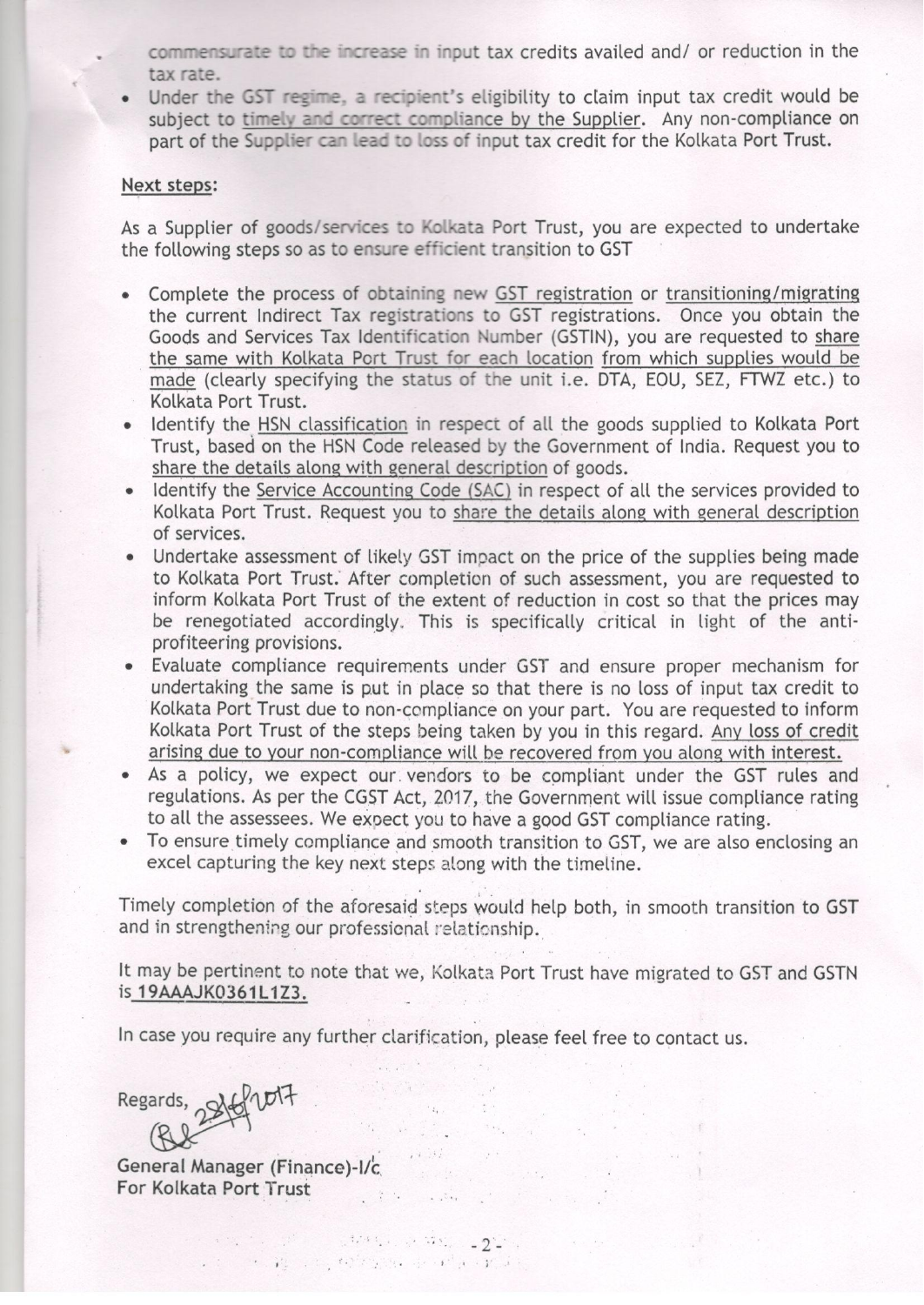| <b>KOLKATA PORT TRUST</b>                     |        |                                                                                  |                      |                                             |  |  |
|-----------------------------------------------|--------|----------------------------------------------------------------------------------|----------------------|---------------------------------------------|--|--|
| * SUPPLIER/SERVICE PROVIDER UPDATES FOR GST * |        |                                                                                  |                      |                                             |  |  |
| (As provided for Registration of GSTN)        |        |                                                                                  |                      |                                             |  |  |
| Sr.<br>No.                                    |        | <b>DESCRIPTION</b>                                                               |                      | <b>PARTICULARS</b>                          |  |  |
| 1                                             |        | <b>PLACE OF OPERATION</b>                                                        |                      | : KOLKATA DOCK SYSTEM / HALDIA DOCK COMPLEX |  |  |
| $\overline{2}$                                |        | a. BUSINESS NAME                                                                 | ÷                    |                                             |  |  |
|                                               | b.     | <b>PARTY CODE/REFEENCE NO.</b><br><b>ALLOTTED BY KOPT</b>                        | $\ddot{\cdot}$       |                                             |  |  |
| 3                                             |        | <b>CONSTITUTION OF BUSINESS</b>                                                  | $\ddot{\cdot}$       |                                             |  |  |
| 4                                             |        | <b>NAME OF THE PROPRIETOR/</b><br><b>PARTNERS/DIRECTORS</b>                      | $\ddot{\cdot}$       |                                             |  |  |
| 5                                             |        | PRINCIPAL PLACE OF BUSINESS                                                      | ÷                    |                                             |  |  |
| 6                                             |        | <b>EMAIL</b>                                                                     | $\vdots$             |                                             |  |  |
| $\overline{7}$                                |        | TELEPHONE NO.                                                                    | $\ddot{\cdot}$       |                                             |  |  |
| 8                                             |        | <b>MOBILE NO.</b>                                                                | $\ddot{\cdot}$       |                                             |  |  |
| 9                                             |        | <b>NAME OF THE AUTHORISED</b><br><b>PERSON/MANAGER</b>                           | $\ddot{\cdot}$       |                                             |  |  |
| 10 <sup>1</sup>                               |        | <b>EMAIL</b>                                                                     | $\ddot{\cdot}$       |                                             |  |  |
| 11                                            |        | TELEPHONE NO.                                                                    | $\ddot{\cdot}$       |                                             |  |  |
| 12                                            |        | MOBILE NO.                                                                       | $\ddot{\cdot}$       |                                             |  |  |
| 13                                            |        | <b>ADDITIONAL PLACE OF</b><br><b>BUSINESS/ FACTORY ADDRESS</b>                   | :                    |                                             |  |  |
| 14                                            |        | <b>EMAIL</b>                                                                     | ÷                    |                                             |  |  |
| 15                                            |        | TELEPHONE NO.                                                                    | :                    |                                             |  |  |
| 16                                            |        | MOBILE NO.                                                                       | :                    |                                             |  |  |
| 17                                            |        | <b>INCOME TAX PAN</b>                                                            | $\ddot{\cdot}$       |                                             |  |  |
| 18                                            |        | <b>INCOME TAX TAN</b><br><b>APPLICATION REFERENCE</b>                            | $\vdots$             |                                             |  |  |
| 19                                            |        | <b>NUMBER (ARN)</b>                                                              | $\ddot{\phantom{a}}$ |                                             |  |  |
| 20                                            |        | <b>GST PROVISIONAL ID NO.</b><br>(Copy of certificate may please<br>be attached) | $\ddot{\cdot}$       |                                             |  |  |
| 21                                            |        | GOODS/COMMODITIES SUPPLIES<br>TO KoPT                                            | ÷                    |                                             |  |  |
|                                               | 1<br>2 |                                                                                  |                      |                                             |  |  |
|                                               | 3      |                                                                                  |                      |                                             |  |  |
| 22                                            | 1      | SERVICES PROVIDED TO KoPT                                                        | $\ddot{\cdot}$       |                                             |  |  |
|                                               | 2<br>3 |                                                                                  |                      |                                             |  |  |
|                                               |        |                                                                                  |                      |                                             |  |  |